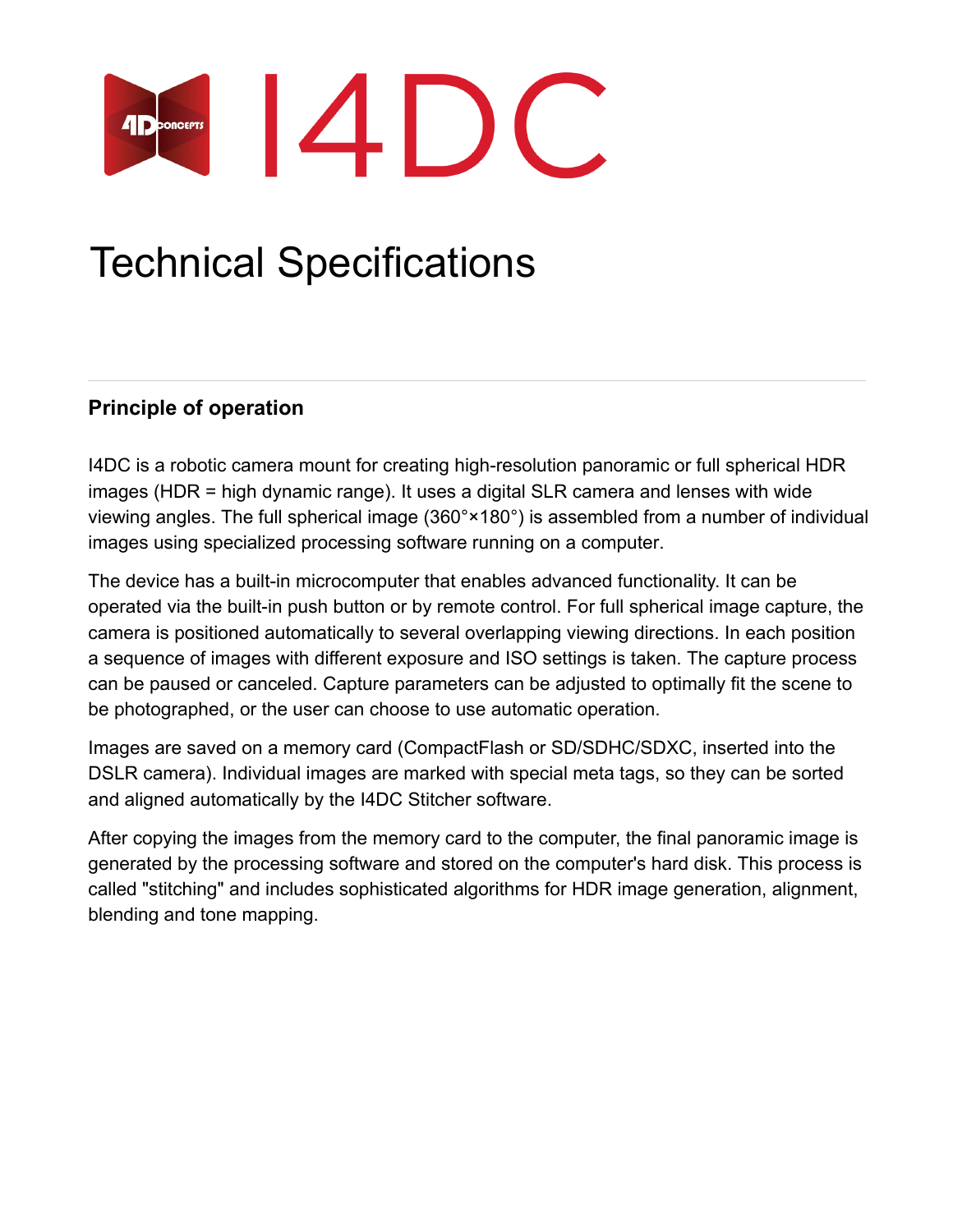## **General technical data**

## **Device:**

Servo-motor driven two-axis DSLR camera mount with built-in microcomputer and wireless networking

#### **Camera:**

Can use Canon EOS 5Ds, 5Ds R, 5D Mark II, 5D Mark III, 5D Mark IV or 6D

#### **Lens:**

Choice of 15mm Fisheye or 18mm Zeiss lenses (lenses come precision-aligned for optimal stitching results, virtually parallax-free)

#### **Image resolution:**

100 to 500 Megapixel, depending on lens/camera combination (final image size after stitching)

#### **Dynamic range:**

From 12 up to 30 f-stops (HDR)

#### **Image capture duration:**

15 seconds to 7½ minutes

## **Settings**

## **HDR modes:**

- **Auto/Max** (complete bracketing depending on base exposure setting, i.e. 18 to 30 fstops)
- **5 Shot** (bracketing of 5 shots at ±3 and ±6 f-stops offset from base exposure setting, i.e. 24 f-stops)
- **3 Shot** (bracketing of 3 shots at ±3 f-stops offset from base exposure, i.e. 18 f-stops)
- **1 Shot** (no bracketing, i.e. approximately 12 f-stops)

#### **Base exposure:**

Automatic or manual from 30 seconds down to 1/8000 seconds (1/4000 seconds with EOS 6D). Device will bracket from chosen base exposure time down towards shorter exposure times.

#### **ISO:**

Automatic or manual; 100 up to 6400.

#### **Aperture:**

Automatic or manual; f2.8 to f22.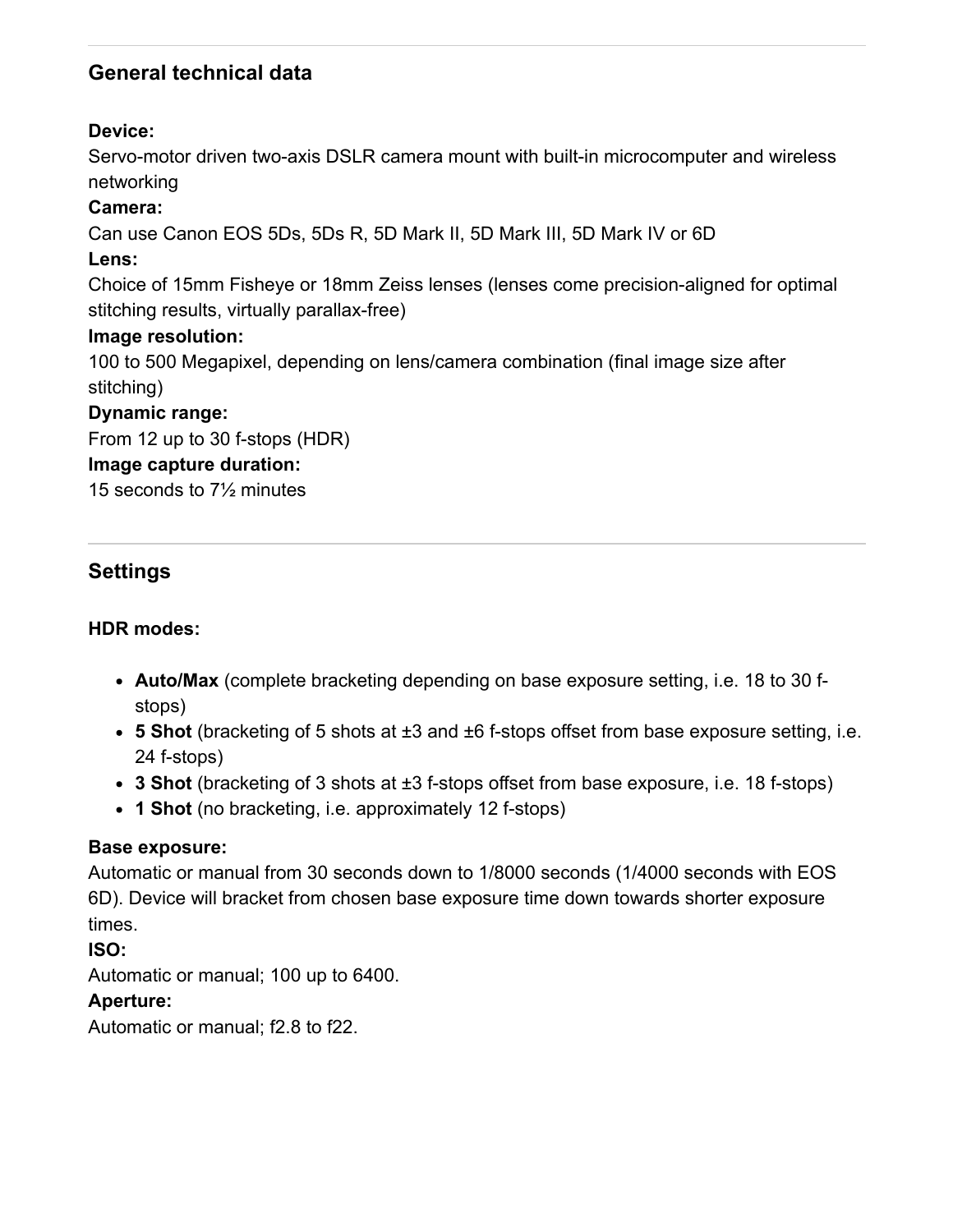## **Remote control**

Wireless remote control device: Apple iPod touch or similar WiFi-enabled mobile device. Android phones or tablets are supported. Any device with a compatible browser works.

- Wireless network: Wi-Fi IEEE 802.11g (54 MBit/s) using external WiFi-USB stick
- Encryption: WPA and WPA2 with TKIP or AES encryption (pre-shared key)
- Unencrypted or WEP-encrypted connection attempts are denied
- Wi-Fi can be physically disabled by removing the WiFi stick or with a on/off switch

The web user interface can also be accessed with a notebook or PC connected by Ethernet cable.

## **Image capture speed**

Depends on scenery (daylight, indoors, night), capture settings and lens/camera combination in use. The following times are for the 100/200 Megapixel version:

- **About one minute typical** capture time for a reasonably lit indoor scene ("Auto/Max" mode at 1 second base exposure)
- **15 seconds shortest** capture time for an outdoor scene and full daylight ("3 Shot" HDR mode at 1/15th second base exposure)
- **about 7½ minutes longest** capture time for a night scene with minimal lighting ("Auto/Max" HDR mode at 30 seconds base exposure)

Capture times will double when shooting 500 Megapixel using the Zeiss 18mm lens.

Scenes taken in "3 Shot" HDR mode will capture faster. Well lit scenes will generally allow faster capturing. Capturing in darkness with only minimal lighting is possible.

The boot-up time from pressing the power button to being ready to capture is about 20 seconds.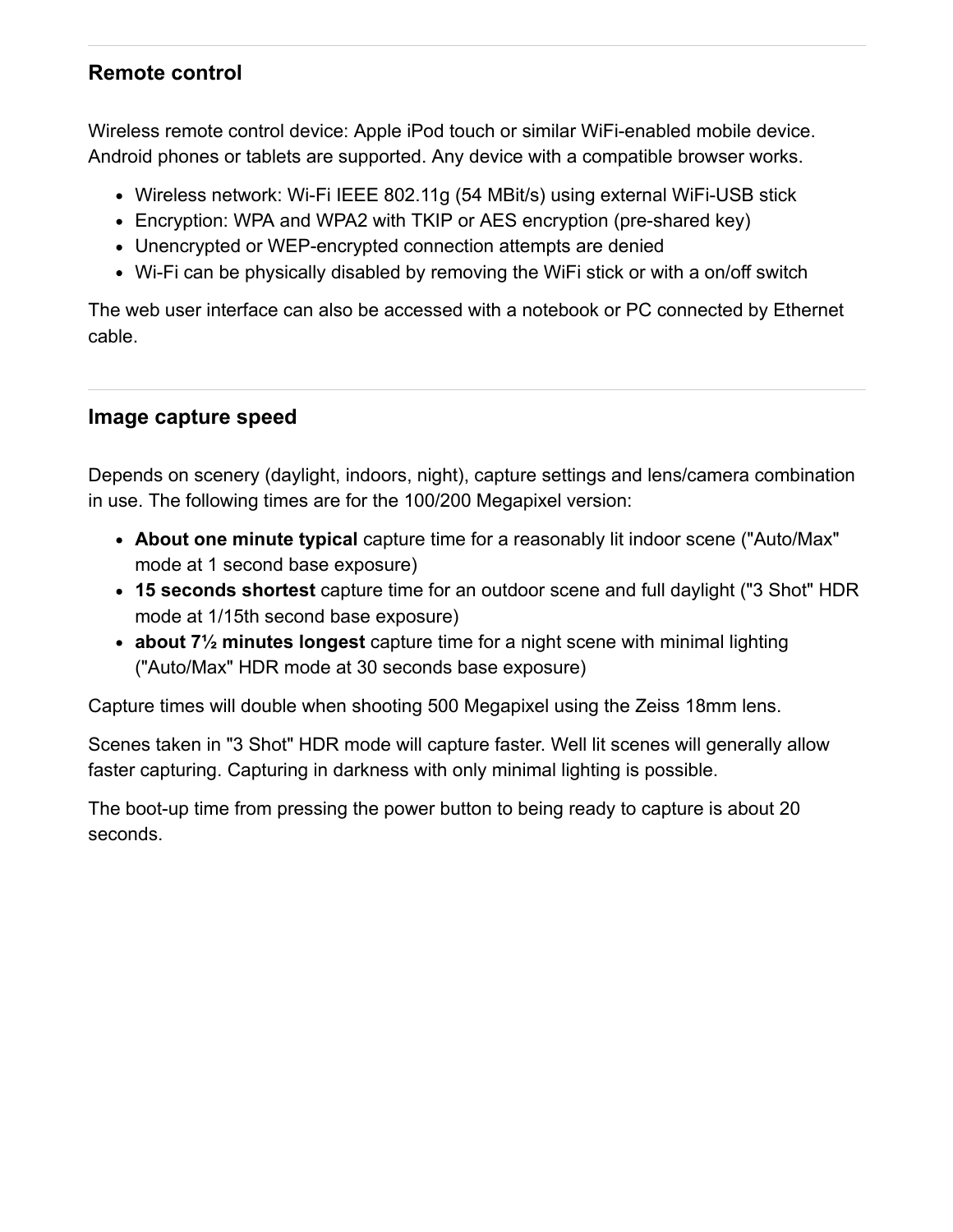## **Image processing speed**

Depends on scenery, capture settings and computing power. The processing of camera RAW files into the final panoramic image is a matter of a few minutes. Scenes with lower contrast will generally render faster. Scenes taken in "3 Shot" HDR mode will generally render faster.

Processing will typically take around 1 minute on current high-performance notebook hardware.

## **Automation and "fail-safe" features**

- **Auto exposure** for automatic selection of capture parameters
- **Accurate inclination sensor** for automatic leveling of images
- **GPS** for automatic geotagging of images (requires a GPS-enabled Canon camera, i.e. the EOS 6D or the 5D Mark IV).
- **Friction brakes on both axes** for eliminating wind-induced movement

#### **Battery and power**

Replaceable Lithium Ion battery with charge status indicator.

#### **Idle endurance:**

approx. 8 hours at 20°C (battery life when device is powered on but not capturing)

#### **Busy endurance:**

approx. 200 panoramic images at 20°C (battery life when device is capturing continuously) **Line voltage:**

AC adapter for 100 to 240V AC, 50 to 60 Hz. Battery can be charged while inserted in device. Device may be operated without battery.

The I4DC device will also supply power to the Canon EOS camera. Canon batteries and charger are not required.

#### **External connectors**

- 1x DC in (for AC adapter to power the internal battery charger)
- 2x USB 2.0 (for recharging the iPod or attaching a USB memory stick)
- 1x Gigabit Ethernet (RJ-45 connector)
- Cables for Canon camera connection (USB and power)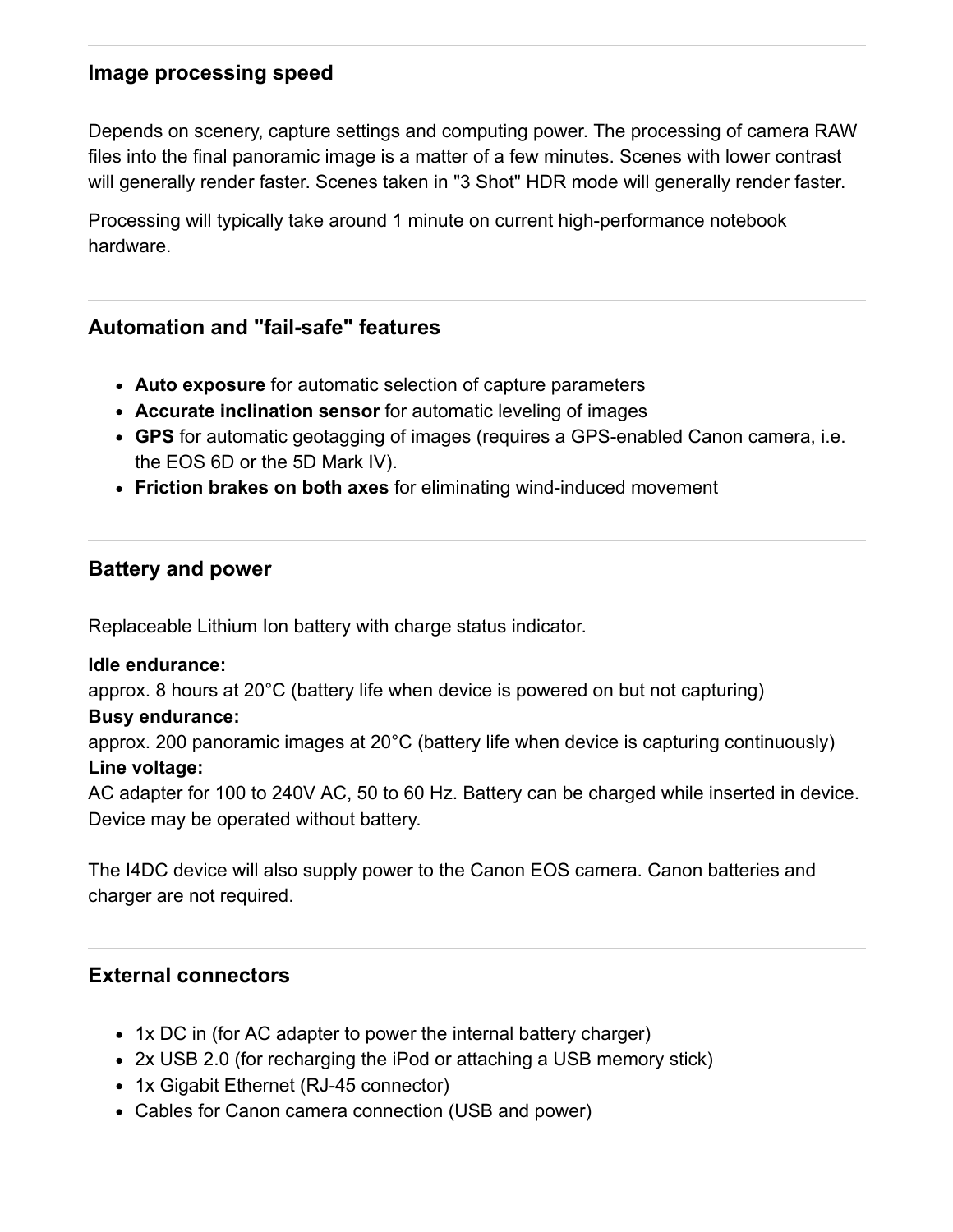## **Environmental**

- Temperature (operating): 0°C to 40°C (-10°C tested ok, but not guaranteed)
- Temperature (internal battery charging): 0°C to 40°C
- Temperature (storage): -20°C to 60°C (20°C recommended)
- Humidity: <80% RH non-condensing, no frost
- Water: Device is not waterproof.
- Wind: <4 Bft or <20 km/h when used with standard tripod. Use heavy tripod or special mount when operating in stronger wind.

## **Size and weight**

#### **Size:**

- Width: 200 mm (7.9 in)
- Depth: 160 mm (6.3 in)
- Height: varies with camera position, maximum is 250 mm (9.8 in)

#### **Weight:**

- Device: 3.7 kg (8.2 lbs) (including 5D Mark III camera, lens and battery; without tripod)
- $\bullet$  Battery: 340 g (0.75 lbs)

#### **Wheeled trolley case:**

- Size: 545x350x230 mm (21.5x13.8x9.1 in)
- Weight (empty):  $5.5$  kg (12.2 lbs)

## **Chassis**

Chassis material is aluminum (anodized), some parts stainless steel and plastics. Color black.

Device has a centered standard 3/8"-16 thread for attaching a tripod adapter. A Manfrotto MA323 adaptor is included.

## **Scope of delivery**

We supply complete systems (including Canon camera, tripod, etc.) as well as "barebone" configurations. Please see the [price list \(/pricing/\)](https://www.lizardq.com/pricing/) for details.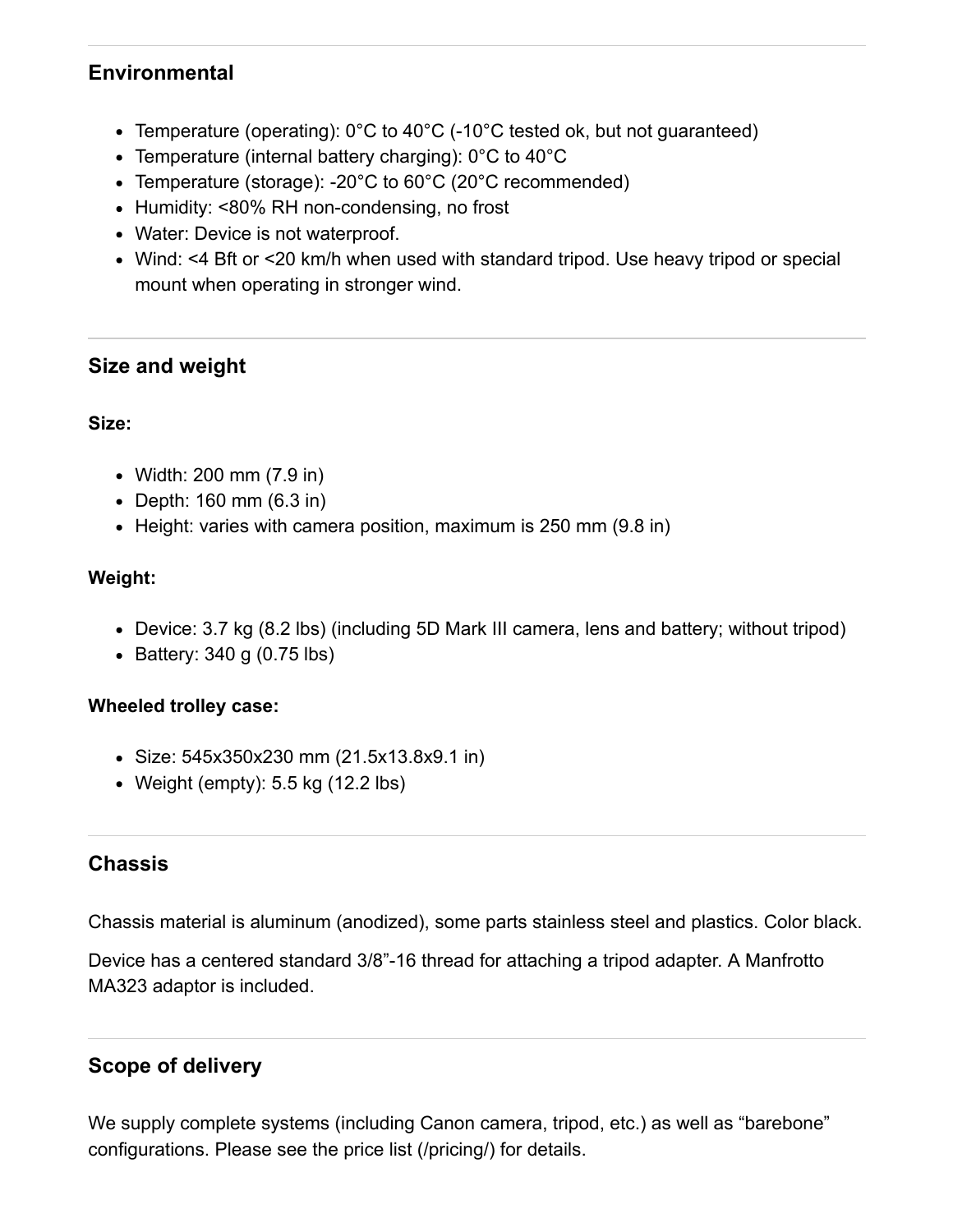The device can be used with existing Canon EOS cameras (see list of [supported models](#page-5-0)). The precision-mounted lens is always included in the "barebone" configuration.

# <span id="page-5-0"></span>**Supported Camera models**

I4DC supports the Canon EOS 6D, 5Ds, 5Ds R, 5D Mark II, 5D Mark III, 5D Mark IV. Other camera models or manufacturers are not supported.

The camera can easily be unmounted from the I4DC device and used independently, also with other lenses.